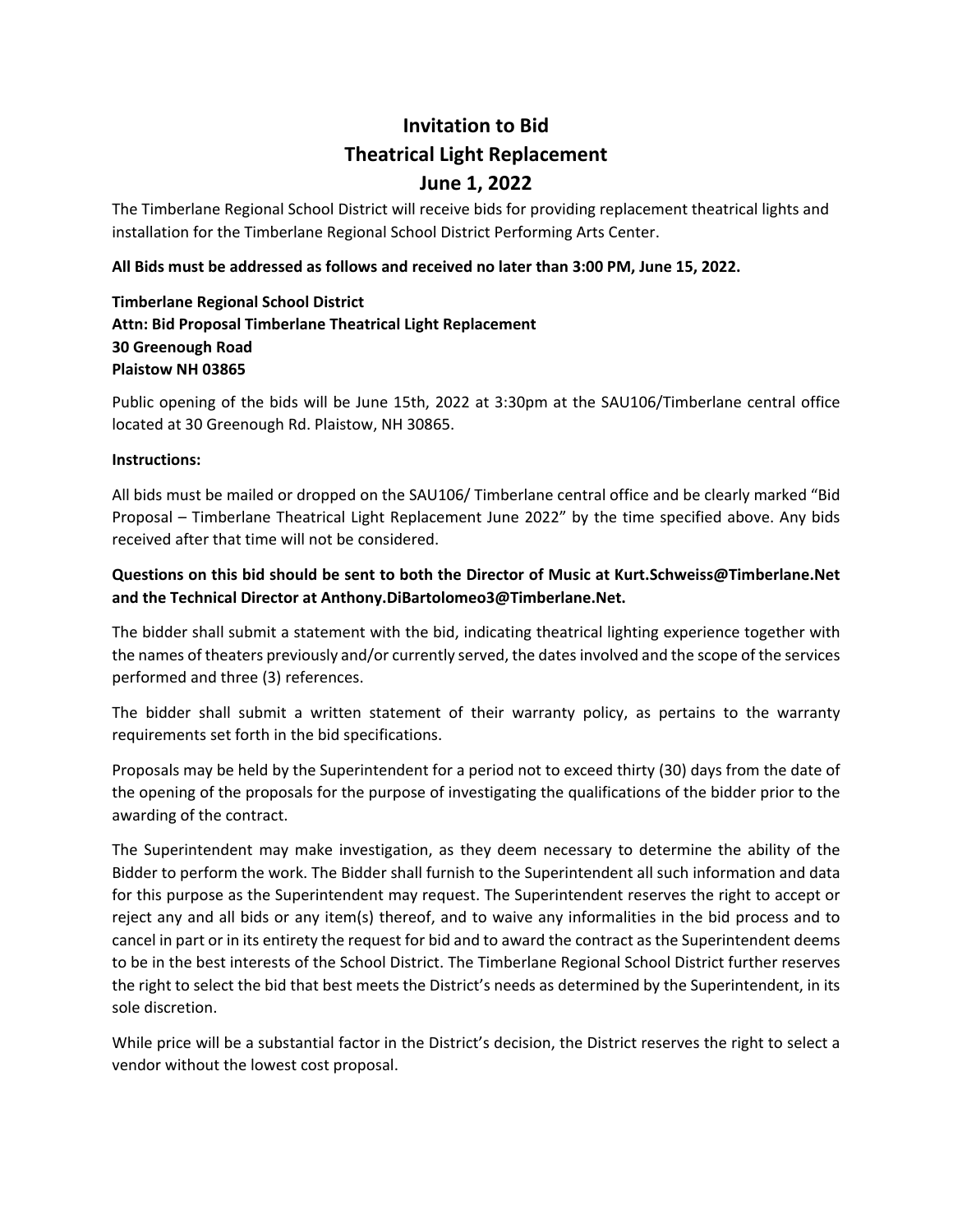Any deviation from the conditions and specifications must be clearly expressed by each Bidder in the appropriate space on the bid forms. Unless so stated by the Bidder and accepted by the District, all conditions and specifications apply.

Any fraudulent or inaccurate statements or willful concealment of relevant information by the Bidder are grounds for rejection of that bid and for the termination of any subsequent contract there from.

Bidders may not withdraw bids for thirty (30) days after bid opening.

The successful Bidder, hereinafter referred to as the contractor, shall be prepared to enter into a written contract with the Timberlane Regional School District within Thirty (30) days of written acceptance of the bid by the District.

#### **Licenses & Certifications:**

All companies performing work are advised to conduct work with the latest revisions of Code and New Hampshire State Law, with skilled Electrician personnel who are trained technicians and certified to complete the task. Emergency numbers (including home phone numbers) are to be provided to the Director of Facilities and any project supervisors. The contractor must employ service technicians with valid licenses as well as workers comp and liability coverage (minimum \$1,000,000).

#### **Insurance:**

The successful company must provide a copy of their insurance coverage with this proposal, Workers Comp and Liability Coverage satisfactory to the District.

**All equipment must be ordered and inventories secured asap after acceptance in order to be available for an arrival date of no later than June 30th, 2022.**

Work to be completed**: Replace and retire old incandescent fixtures with color changing LED fixtures.**  Replace 20x 1000w PAR 64 with 10x 150w LED. Distributed Wireless DMX Control to E1 and E2 with **Wireless DMX output unit.\*\***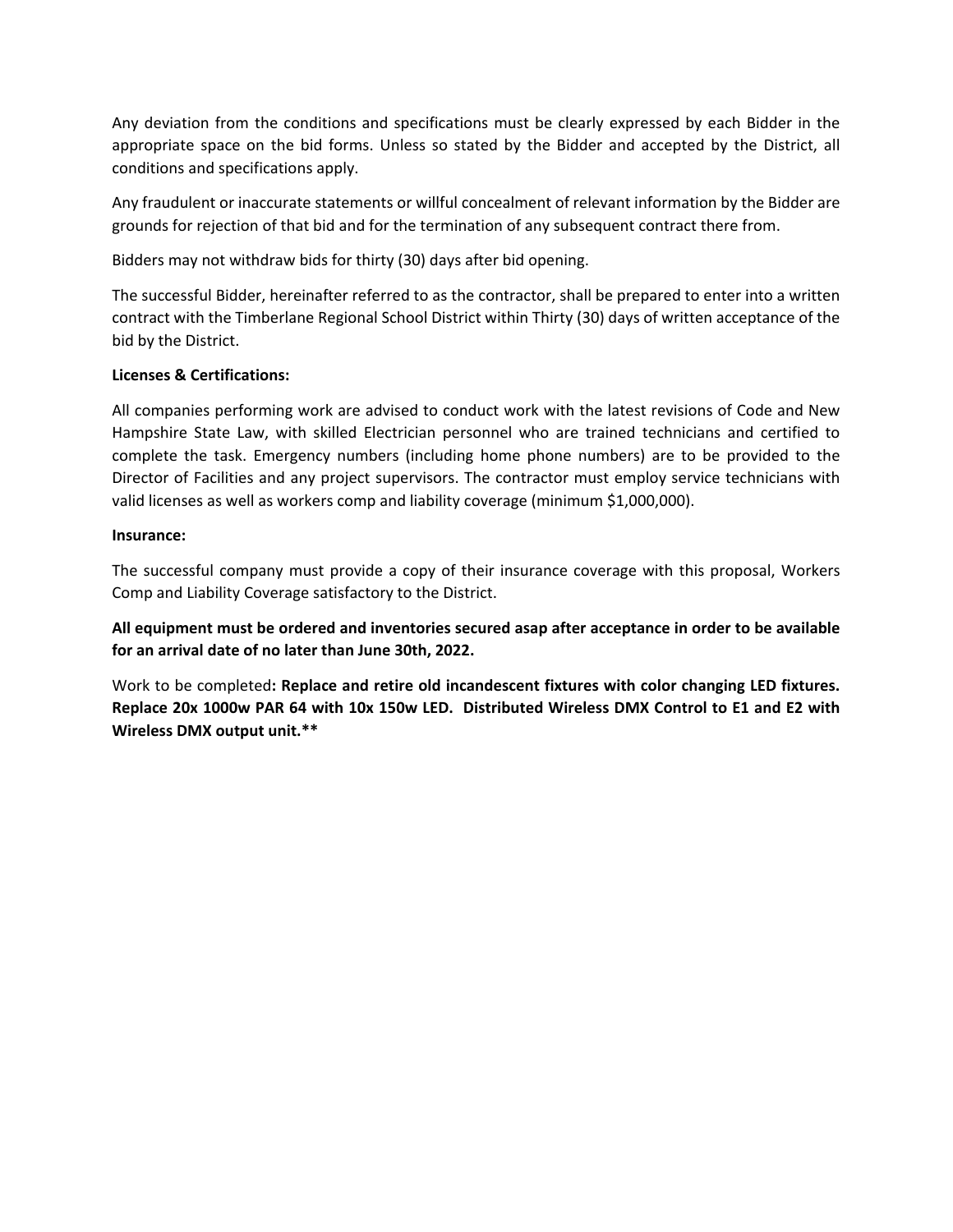These are the desired quantities and minimum specifications required for the lighting equipment:

| <u>Qty</u> | <b>Component</b>                                                               |
|------------|--------------------------------------------------------------------------------|
| 10         | <b>ETC Color Source PAR DB</b>                                                 |
| 10         | <b>Medium Round Lens</b>                                                       |
| 10         | <b>Wide Round Lens</b>                                                         |
| 10         | 15' Powercon Jumper                                                            |
| 10         | 15'DMX Jumper (15 pin)                                                         |
| 4          | Stage Pin Male to Edison Female Adapter (1')                                   |
| 10         | <b>Safety Cable</b>                                                            |
| 10         | C Clamp                                                                        |
| 2          | Dual 20a Relay Card                                                            |
| 2          | Multiverse Show Baby Wireless DMX (including power supply and hanging bracket) |
| 2          | Mini C-Clamp                                                                   |
| 2          | Tri-Tap Adapter (1) 515 Male to (3) 515 Females, Molded, Black                 |
| 2          | 10' DMX Jumper                                                                 |

\*\*The TRSD may choose to replace all or some of the equipment listed in the bid response section depending on available funding and the bid response costs replacement costs must be broken down into materials and labor costs in the Bid Response Section.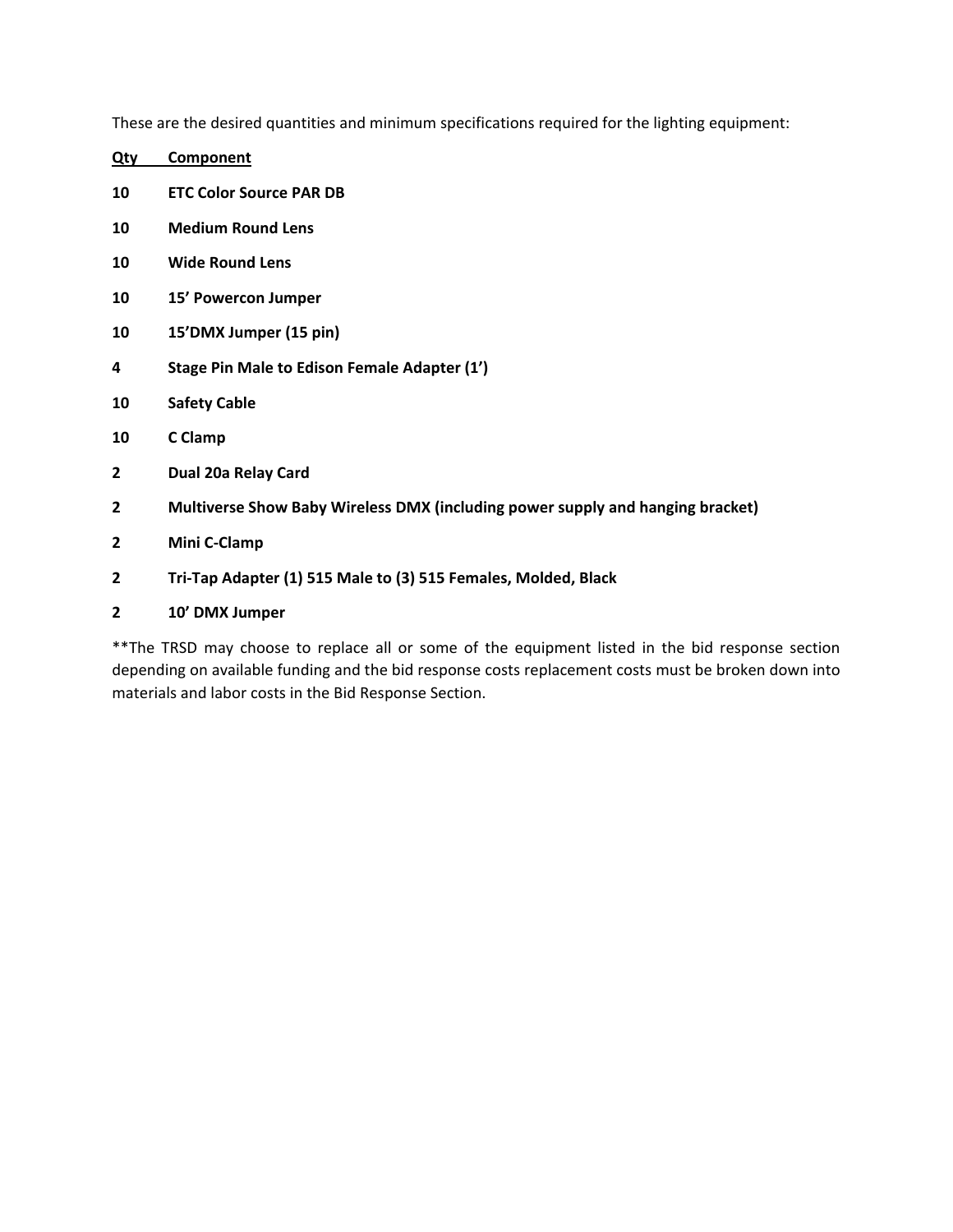## **Timberlane Regional School District Theatrical Light Replacement Bid Worksheet**

| Quantity | <b>Item Description</b> | Unit Cost | <b>Extended Cost</b> |
|----------|-------------------------|-----------|----------------------|
|          |                         |           |                      |
|          |                         |           |                      |
|          |                         |           |                      |
|          |                         |           |                      |
|          |                         |           |                      |
|          |                         |           |                      |
|          |                         |           |                      |
|          |                         |           |                      |
|          |                         |           |                      |
|          |                         |           |                      |
|          |                         |           |                      |
|          |                         |           |                      |
|          |                         |           |                      |
|          |                         |           |                      |
|          |                         |           |                      |
|          |                         |           |                      |
|          |                         |           |                      |
|          |                         |           |                      |

Total Cost: \$ \_\_\_\_\_\_\_\_\_\_\_\_\_\_\_\_\_